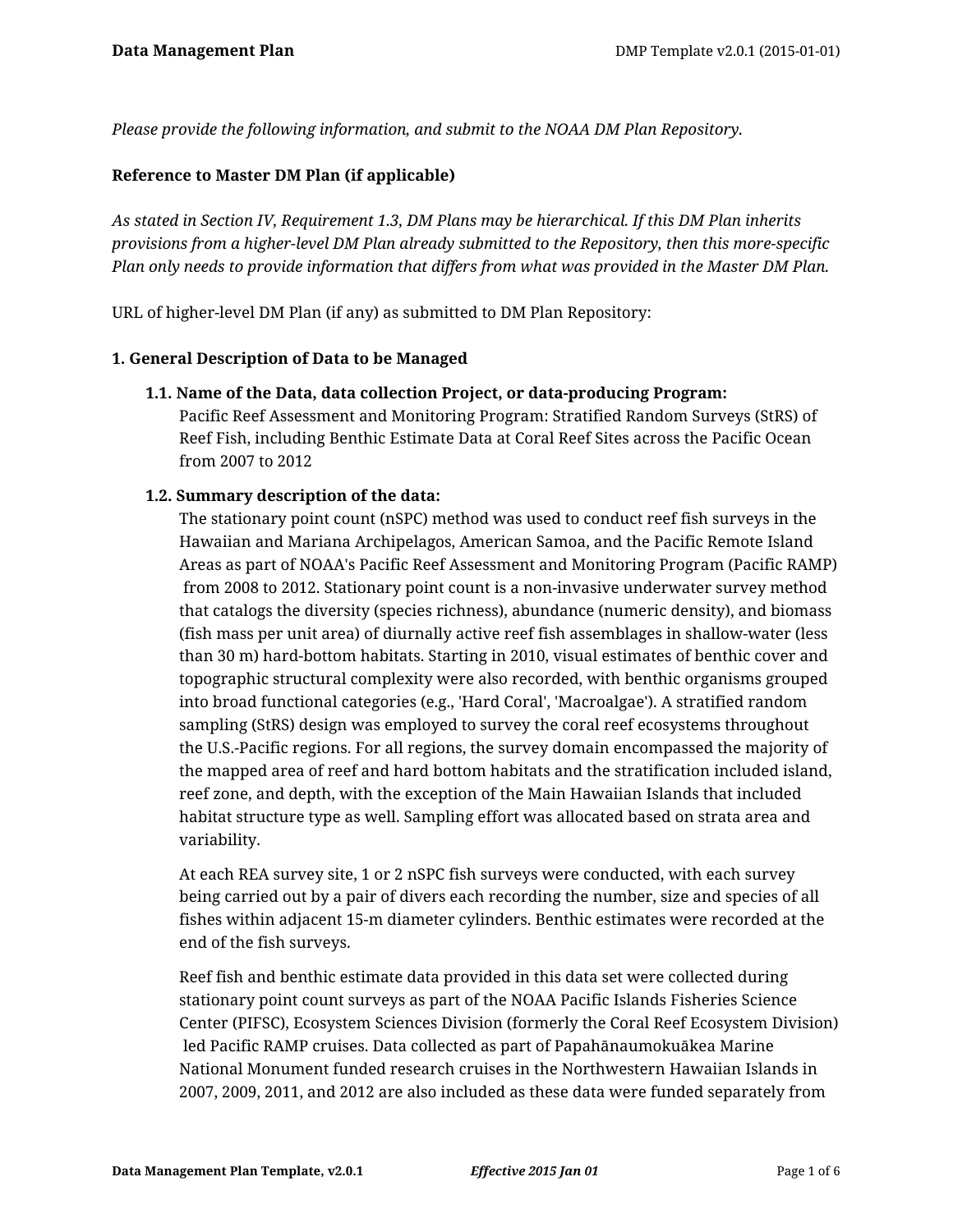but are complementary to the Pacific RAMP data collected by ESD.

**1.3. Is this a one-time data collection, or an ongoing series of measurements?** One-time data collection

# **1.4. Actual or planned temporal coverage of the data:**

2009-04-18 to 2009-05-05, 2009-04-05 to 2009-04-14, 2011-04-07 to 2011-05-09, 2011-06-06 to 2011-06-17, 2010-02-17 to 2010-03-21, 2012-03-21 to 2012-04-26, 2008-02-18 to 2008-03- 18, 2010-10-08 to 2010-11-04, 2012-09-01 to 2012-09-13, 2010-11-17 to 2010-12-08, 2010-09- 07 to 2010-09-24, 2007-09-21 to 2007-10-08, 2009-09-19 to 2009-10-16, 2011-07-25 to 2011- 08-18, 2012-08-04 to 2012-08-19, 2010-04-01 to 2010-04-19, 2012-03-02 to 2012-03-17, 2012- 05-03 to 2012-05-19, 2011-03-23 to 2011-03-27, 2009-03-22 to 2009-03-26, 2010-01-24 to 2010-02-08, 2008-01-27 to 2008-02-09, 2008-03-26 to 2008-04-07

#### **1.5. Actual or planned geographic coverage of the data:**

W: 144.6259167, E: 145.8529194, N: 20.5532, S: 13.22989 Mariana Archipelago

W: -171.09241, E: -168.1377728, N: -11.04524, S: -14.88716 American Samoa

W: -160.2094899, E: -154.8527585, N: 22.24683668, S: 18.96924701 Main Hawaiian Islands

W: -178.382783, E: -161.91402, N: 28.45708849, S: 23.0533 Northwestern Hawaiian Islands

W: -176.6267073, E: -159.9714753, N: 16.782, S: -0.38256 Pacific Remote Island Areas (excluding Wake Atoll)

W: 166.59378, E: 166.6604718, N: 19.32548669, S: 19.26797074 Wake Atoll

# **1.6. Type(s) of data:**

*(e.g., digital numeric data, imagery, photographs, video, audio, database, tabular data, etc.)* Table (digital)

#### **1.7. Data collection method(s):**

*(e.g., satellite, airplane, unmanned aerial system, radar, weather station, moored buoy, research vessel, autonomous underwater vehicle, animal tagging, manual surveys, enforcement activities, numerical model, etc.)*

# **1.8. If data are from a NOAA Observing System of Record, indicate name of system:**

#### **1.8.1. If data are from another observing system, please specify:**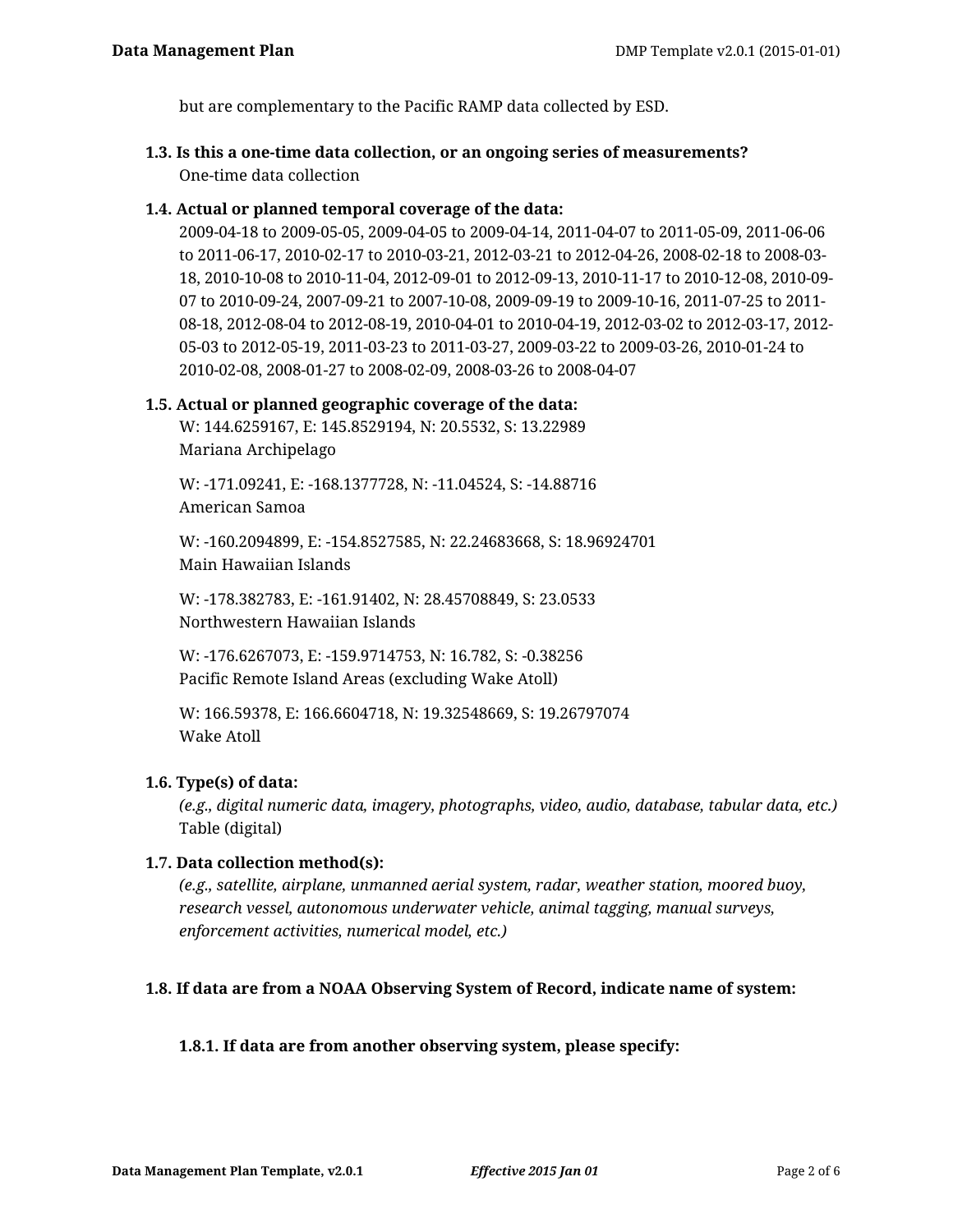#### **2. Point of Contact for this Data Management Plan (author or maintainer)**

#### **2.1. Name:**

Annette M DesRochers

# **2.2. Title:**

Metadata Contact

# **2.3. Affiliation or facility:**

# **2.4. E-mail address:**

annette.desrochers@noaa.gov

# **2.5. Phone number:**

(808)725-5461

# **3. Responsible Party for Data Management**

*Program Managers, or their designee, shall be responsible for assuring the proper management of the data produced by their Program. Please indicate the responsible party below.*

- **3.1. Name:** Paula M Ayotte
- **3.2. Title:** Data Steward

#### **4. Resources**

*Programs must identify resources within their own budget for managing the data they produce.*

# **4.1. Have resources for management of these data been identified?**

Yes

# **4.2. Approximate percentage of the budget for these data devoted to data management ( specify percentage or "unknown"):**

Unknown

# **5. Data Lineage and Quality**

*NOAA has issued Information Quality Guidelines for ensuring and maximizing the quality, objectivity, utility, and integrity of information which it disseminates.*

# **5.1. Processing workflow of the data from collection or acquisition to making it publicly accessible**

*(describe or provide URL of description):*

Lineage Statement:

Stationary Point Count survey of coral reef fish methodology, employed by the PIFSC Ecosystem Sciences Division and Papahānaumokuākea Marine National Monument since 2007.

Process Steps: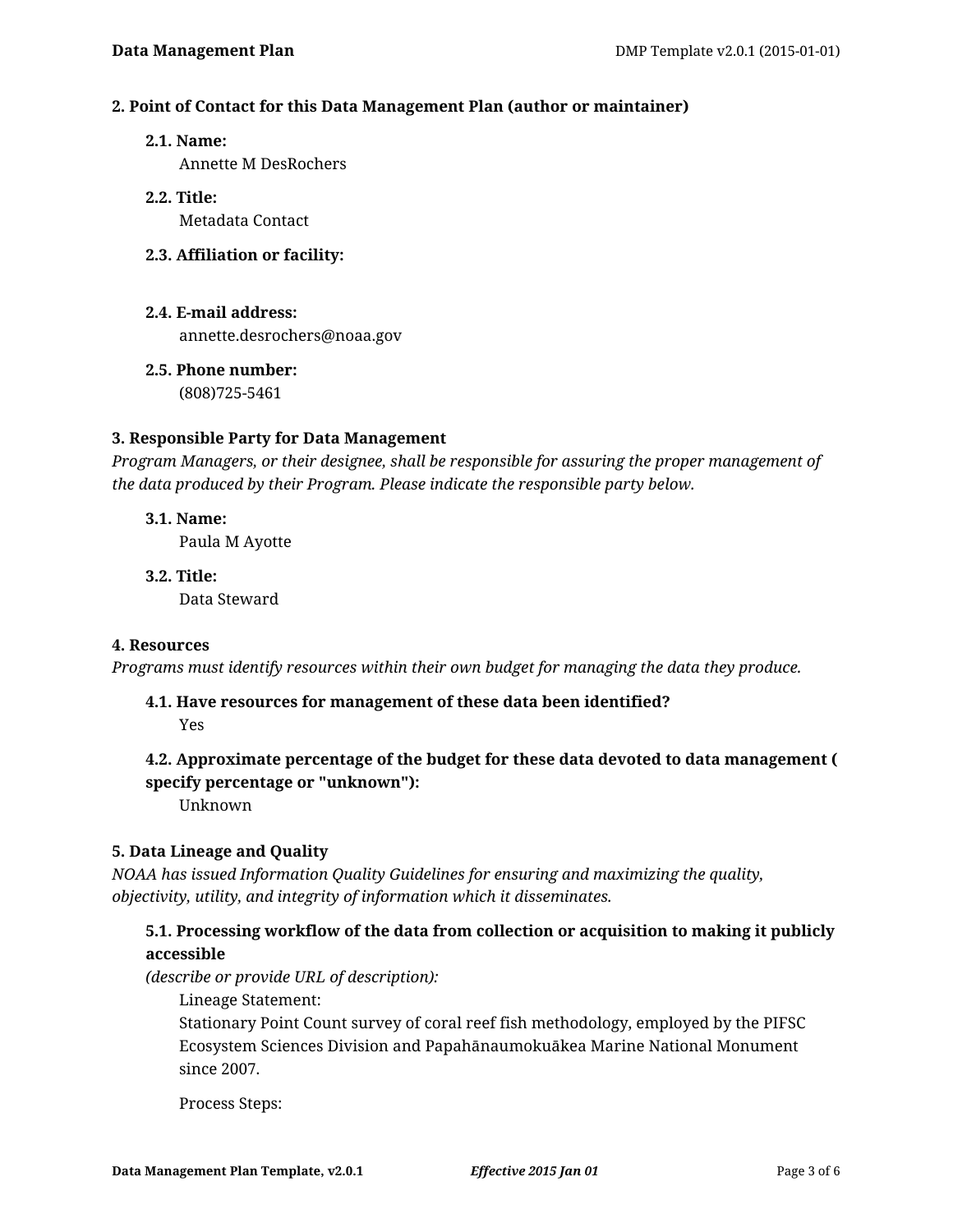- For the current NOAA Coral Reef Ecosystem Program (CREP) stationary point count (SPC) method, pairs of divers record the number, size, and species of all fishes observed within visually estimated cylinders 15 meters (m) in diameter. At the start of a survey dive, a pair of divers first lay down a 30-m transect line along a predetermined depth contour, and then the two divers move to the 7.5- and 22.5-m marks on that line; these marks serve as the centers of two adjacent SPC cylinders. During the first 5 minutes of a survey, the divers create a list of the fish species observed in or passing through their cylinder. After the first 5 minutes, divers systematically proceed down their species lists, counting and estimating the size ( total length, or TL) of each fish present to the nearest centimeter. Species seen after the 5 minutes or outside of the survey area are recorded as present. On completing the fish count, divers make rapid visual estimates of benthic cover and structural complexity of the substrate within their survey cylinder. Benthic cover is estimates for broad functional group leg Hard Coral, Sand, Macroalgae) and structural complexity is made by estimating amount of the cylinder within 5 substrate-height bins (<20cm, 20-50; 50-100; 100-150, >150cm). (Citation: Ayotte, P., K. McCoy, A. Heenan, I. Williams, and J. Zamzow. 2015. Coral Reef Ecosystem Division standard operating procedures: data collection for Rapid Ecological Assessment fish surveys. Pacific Islands Fish. Sci. Cent., Natl. Mar. Fish. Serv., NOAA, Honolulu, HI 96818-5007. Pacific Islands Fish. Sci. Cent. Admin. Rep. H-15-07, 33 p.) - 2010: Benthic estimates and collection of benthic photos both began during ASRAMP. 2010: divers begin recording instantaneous and non-instantaneous data for fish counts 2012: divers begin recording urchin abundance 2012: divers change benthic substrate complexity measurements from 5-point scale to proportion of substrate in various height bins. mid-2012: divers add fish observations to include fish entering the survey area either 5 or 10 min after beginning of species enumeration period.

# **5.1.1. If data at different stages of the workflow, or products derived from these data, are subject to a separate data management plan, provide reference to other plan:**

**5.2. Quality control procedures employed (describe or provide URL of description):** Observations, including species identification and sizing, are periodically checked during expeditions for consistency between divers. Data entry is usually conducted on the same day as the surveys using a data entry interface with several data controls employed, and are quality controlled by the divers using a two-person system. Following a mission, the data is then run through rigorous quality control checks by the data management team before the data are migrated to the Oracle database. Given the size of the data set, there remains some possibility of typographical or other errors.

#### **6. Data Documentation**

*The EDMC Data Documentation Procedural Directive requires that NOAA data be well documented,*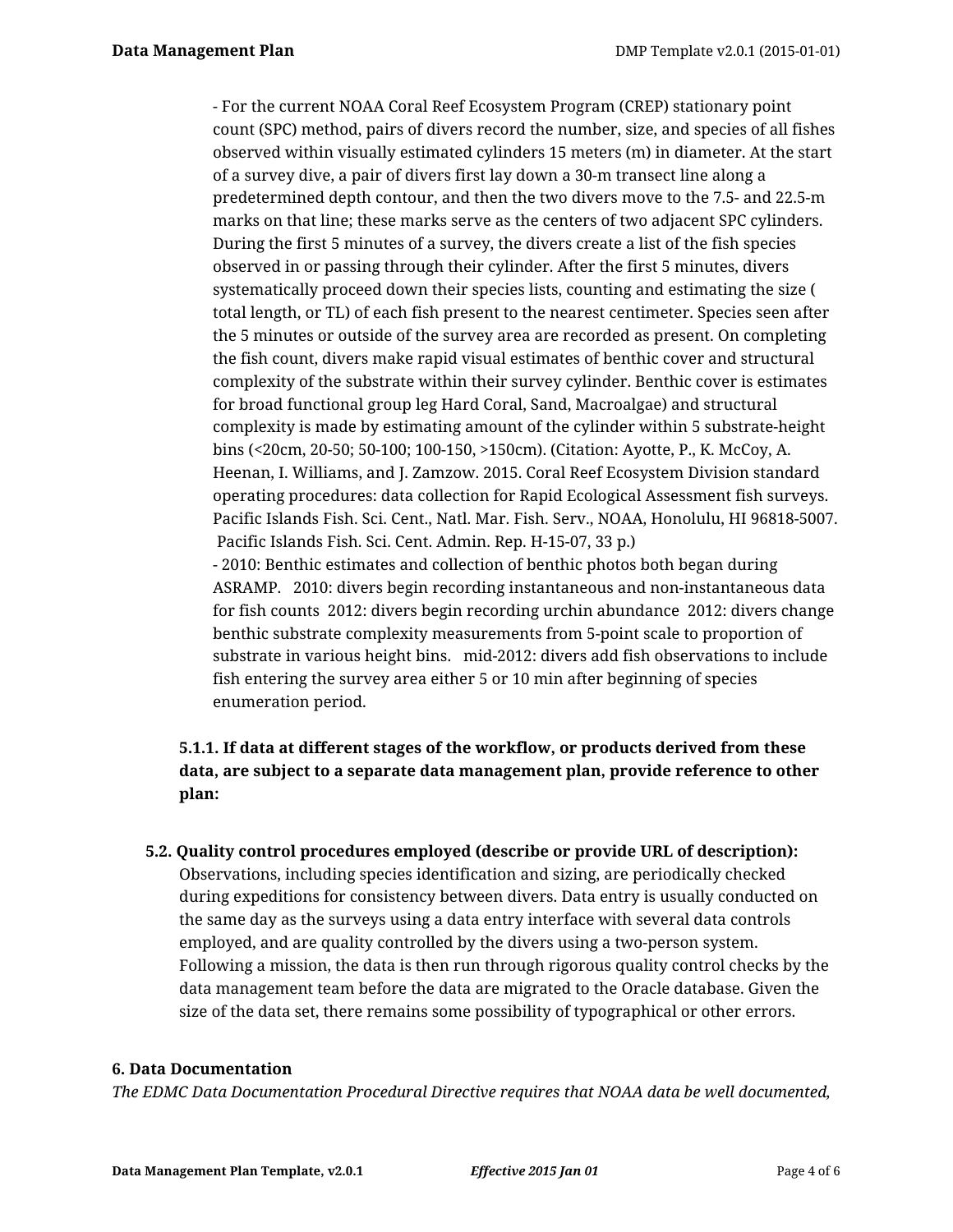*specifies the use of ISO 19115 and related standards for documentation of new data, and provides links to resources and tools for metadata creation and validation.*

- **6.1. Does metadata comply with EDMC Data Documentation directive?** No
	- **6.1.1. If metadata are non-existent or non-compliant, please explain:**

Missing/invalid information:

- 1.7. Data collection method(s)
- **6.2. Name of organization or facility providing metadata hosting:** NMFS Office of Science and Technology
	- **6.2.1. If service is needed for metadata hosting, please indicate:**
- **6.3. URL of metadata folder or data catalog, if known:**

https://www.fisheries.noaa.gov/inport/item/34515

# **6.4. Process for producing and maintaining metadata**

*(describe or provide URL of description):*

Metadata produced and maintained in accordance with the NOAA Data Documentation Procedural Directive: https://nosc.noaa.gov/EDMC/DAARWG/docs/EDMC\_PD-Data\_Documentation\_v1.pdf

# **7. Data Access**

*NAO 212-15 states that access to environmental data may only be restricted when distribution is explicitly limited by law, regulation, policy (such as those applicable to personally identifiable information or protected critical infrastructure information or proprietary trade information) or by security requirements. The EDMC Data Access Procedural Directive contains specific guidance, recommends the use of open-standard, interoperable, non-proprietary web services, provides information about resources and tools to enable data access, and includes a Waiver to be submitted to justify any approach other than full, unrestricted public access.*

**7.1. Do these data comply with the Data Access directive?** Yes

**7.1.1. If the data are not to be made available to the public at all, or with limitations, has a Waiver (Appendix A of Data Access directive) been filed?**

**7.1.2. If there are limitations to public data access, describe how data are protected from unauthorized access or disclosure:**

**7.2. Name of organization of facility providing data access:** Ocean Biogeographic Information System (OBIS)

# **7.2.1. If data hosting service is needed, please indicate:**